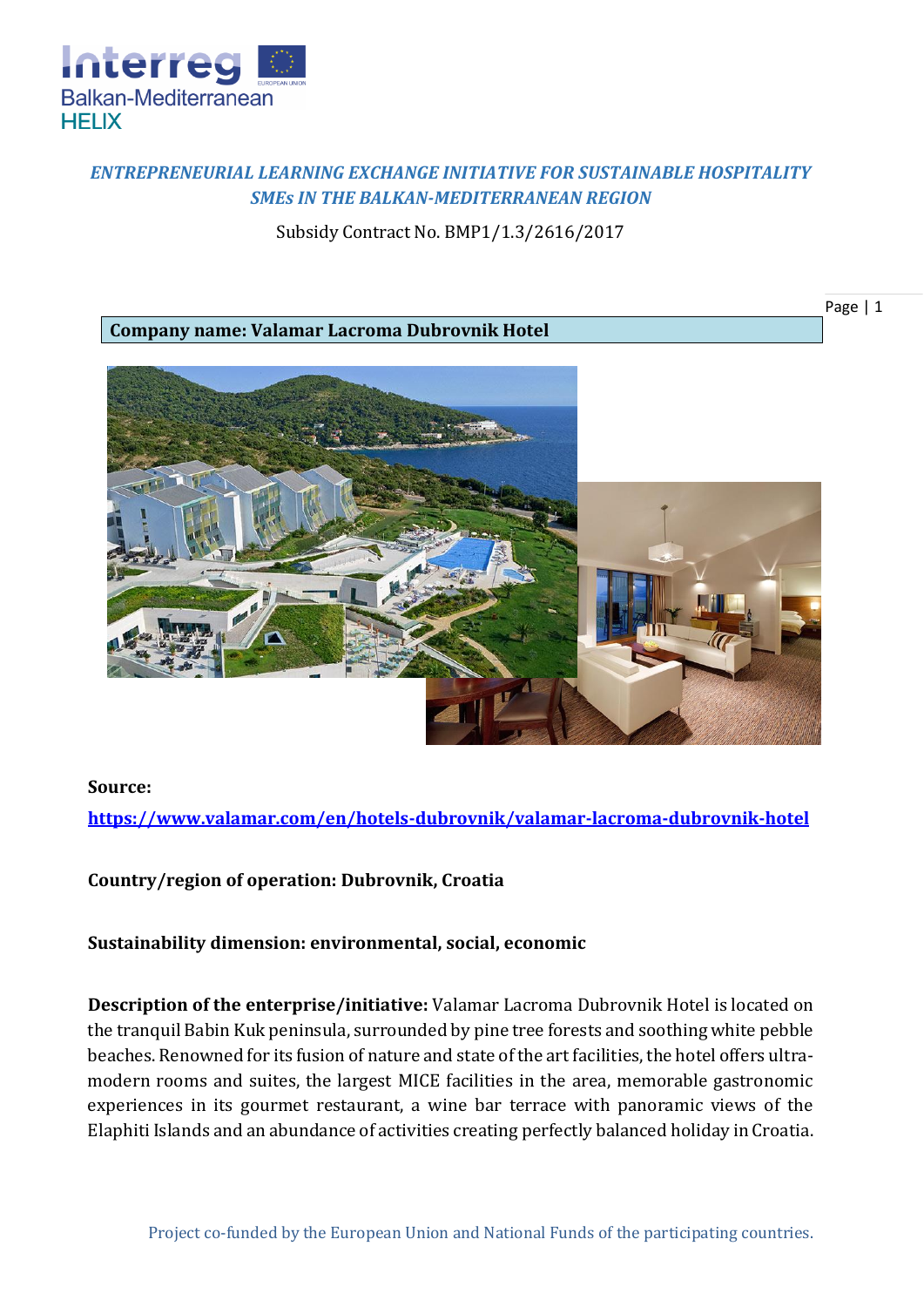

**Social/ community impact sought:** First class accommodation and services combined with environmental-protection measures

**Stakeholders:** guests, local communities

**Approach applied:** facility management, resource-utilization

Page | 2

**Innovation applied:** Implementation of biodiversity protection measures – donation scheme and dolphins adoption

**Social impact and business results achieved:** The Valamar Lacroma hotel prides itself on its sustainability and the hotel has previously won awards for its beach and water management, as well as its project adopting 42 dolphins from the Adriatic Sea. The hotel is the recipient of the prestigious 2013, 2015, 2016 and 2017 World Travel Award as "Croatia's Leading Hotel" and the 2014, 2015, 2016 and 2017 World Travel Award as "Croatia's Leading Business Hotel". The hotel is also recipient of the TUI Envoromental Champion 2015 award which is a recognition of hotels continuous efforts in sustainability and environmental protection.

**Financial situation / sustainability of the business model:** The sustainability of the hotel is ensured by the following policies:

Waste management

The Valamar Lacroma has an exemplary waste and recycling programme. It helps reduce waste per guest by actions such as using refillable shower gels in guest bathrooms. The waste that cannot be avoided is recycled where possible, including glass, paper, plastic, packaging, metals, organic waste, cooking oil, light bulbs, batteries and some electronic items.

Water management

The hotel employs various measures to save water, which include dual flush toilets, and lowflow shower heads and taps within the hotel, around the pools and at the beach. The Valamar Lacroma waters its gardens at night to avoid unnecessary water evaporation, as well as cleaning its windows with steam and re-using the water. It measures its waste and water usage on an on-going basis which enables it to monitor the impact of their sustainability efforts and plan improvements.

• Energy utilization

The Valamar Lacroma uses hydropower – a renewable and clean energy source – for its electricity. It also employs energy saving measures, including: intelligent use of day-light throughout the hotel, 100% low-energy lighting, temperature controlled taps, and the heating of only one pool. Air conditioning is adjusted to a minimum of 21 degrees, it is automatically switched off when the balcony door is open and is operated according to the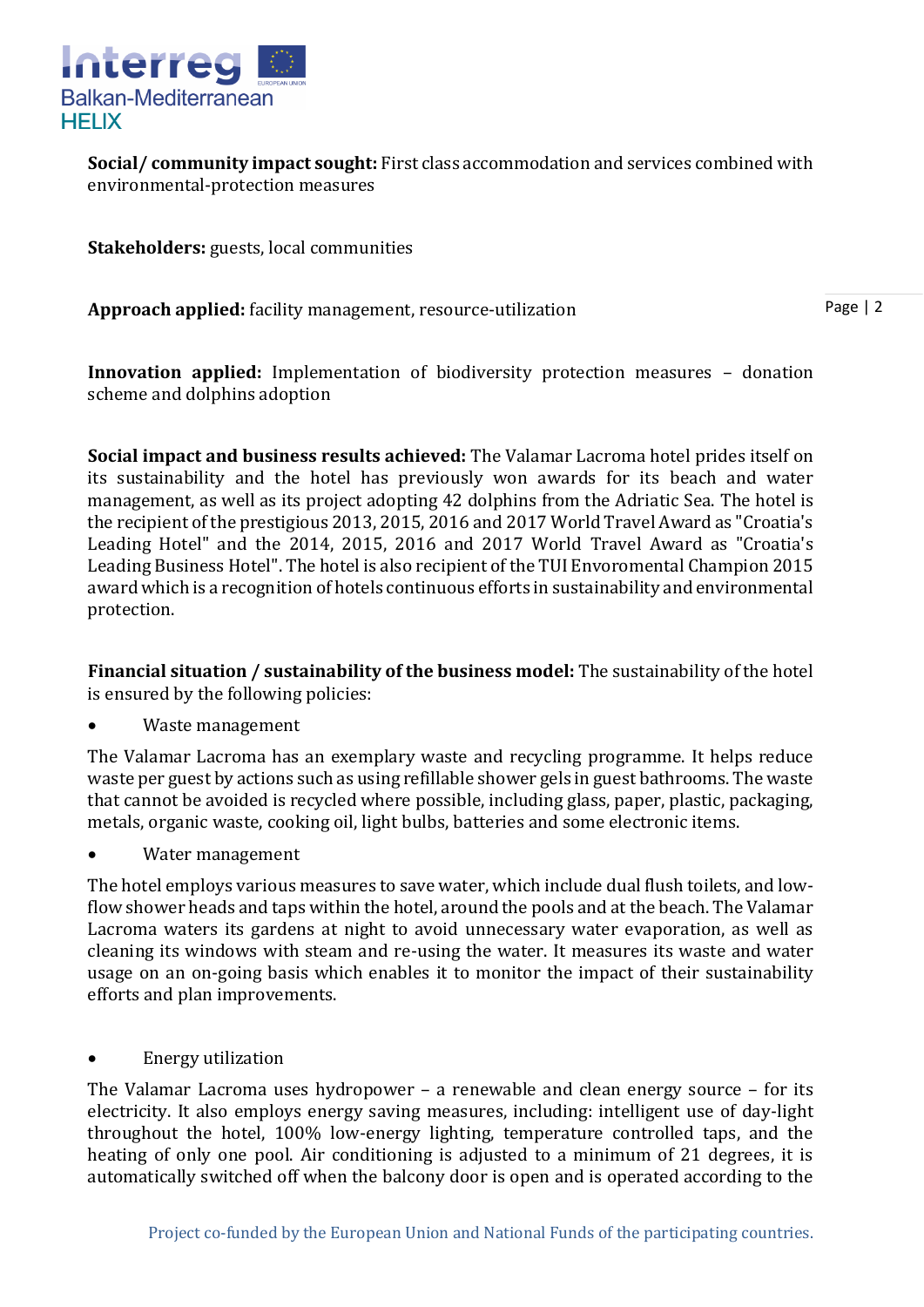

season. By these and other measures, the hotel has successfully reduced its energy consumption per guest over the last few years.

• Biodiversity protection

As well as these day-to-day environmental measures, the Valamar Lacroma goes further to protect the environment by organising regular beach and underwater clean-ups with the hotel diving centre, which have helped it win awards for its beach and water management.

Page | 3

Another initiative by the Valamar hotel group is its collaboration with The Blue World Institute of Marine Research and Conservation on its 'Meetinblue' project. To help protect the biodiversity of the Adriatic Sea, the Croatian hotel chain adopts a dolphin for every event booked at the Valamar with 100 or more participants. By donating 700 Kunas for every event, one dolphin can be adopted. In 2012 the Valamar Group contributed to the preservation of this protected species by adopting 42 dolphins from the Adriatic Sea. In 2012 the Valamar had donated a total of 30,000 Kunas to the Blue World Institute, some of which will be used to improve their education centre. For its efforts the Meetinblue project has received the prestigious CBTour reward in the category for the best responsible Croatian business tourism program in 2012.

Social responsibility

The Valamar Lacroma aims to be an active member of the local community. As well as investing in its facilities, the Valamar is also investing in its employees. The Valamar Group has developed their own training for staff and management. Free accommodation is offered to non-local staff, local residents get a free monthly travel pass and employees and their children receive a discount on spa and hotel use. All staff can take advantage of language classes, a loyalty bonus scheme and other rewards and recognition. Staff are always consulted on new projects and the satisfaction of staff working at the hotel is demonstrated by a high number of workers returning in following seasons.

Empowering communities

As well as supporting fair employment, the Valamar Lacroma also tries to support the local community. The hotel takes pride in providing fresh, local and seasonal produce and its restaurant serves local seafood and quality local wines, therefore supporting the local economy and small businesses. Weekly themed nights acquaint guests with the best dishes from Croatian cuisine, helping to introduce them to (and helping promote and protect) some of the local culture. During the olive season local residents are invited to pick the olives from the hotel's trees and employees are encouraged to give blood donations for the local hospital.

• Shared responcibility

In order to raise guest's awareness the Valamar Lacroma includes an environmental statement in their guest pack, informing visitors about the hotel's efforts and asking guests to participate where appropriate. For example they have cards in the bedrooms which explain to guests how to re-use towels and linen in order to reduce laundry and thus water usage. Guests can also find additional guidance on environmental protection at the front desk.

**Key success factors:** green policy measures, high-quality services